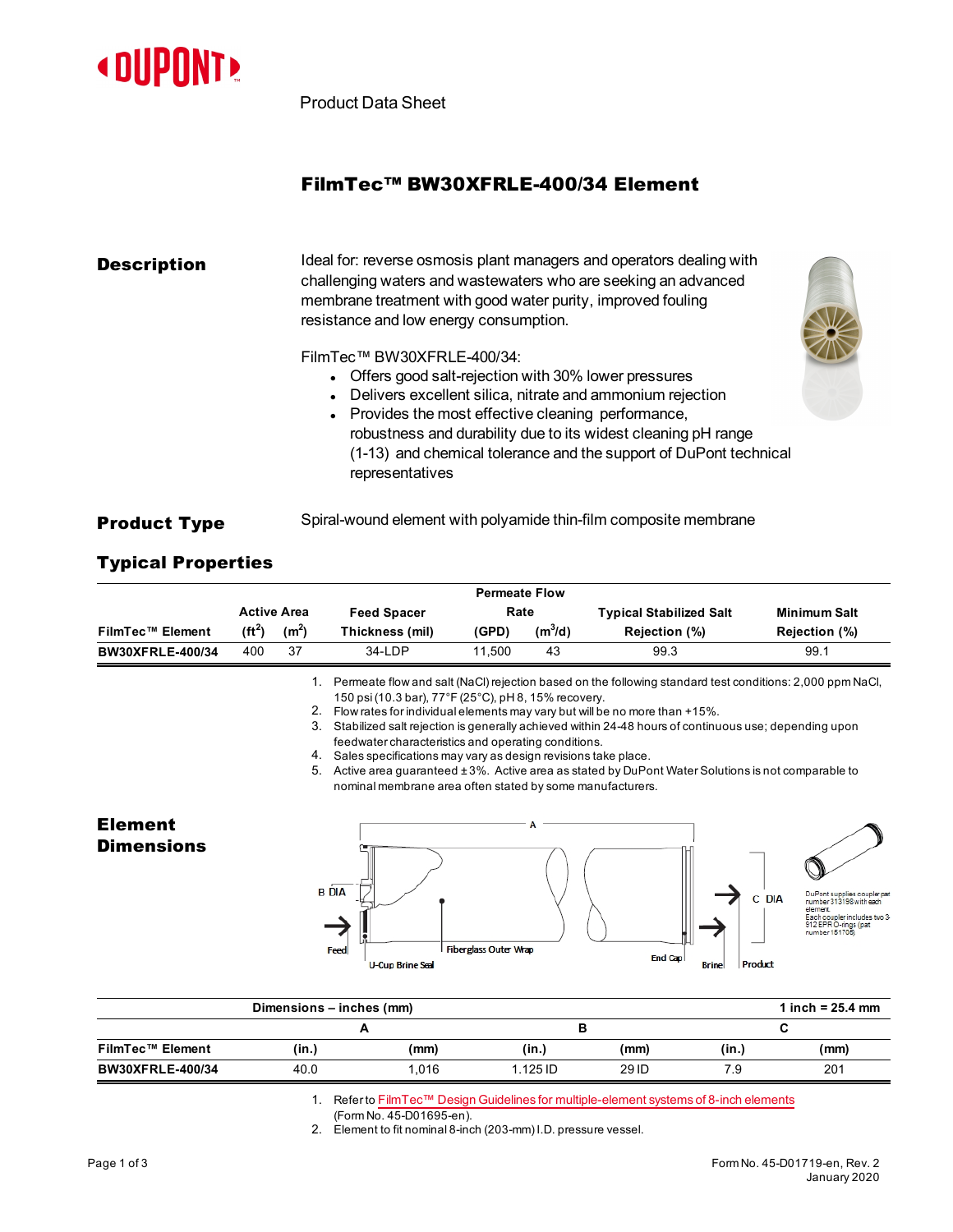|                                                      | Maximum Operating Temperature <sup>a</sup>                                                                                                                                                                                                                                                                                                                                                                                                                                                                                                                                                                                   | 113°F (45°C)                                                                                                                                                        |  |  |  |  |  |
|------------------------------------------------------|------------------------------------------------------------------------------------------------------------------------------------------------------------------------------------------------------------------------------------------------------------------------------------------------------------------------------------------------------------------------------------------------------------------------------------------------------------------------------------------------------------------------------------------------------------------------------------------------------------------------------|---------------------------------------------------------------------------------------------------------------------------------------------------------------------|--|--|--|--|--|
| <b>Operating and</b><br><b>Cleaning Limits</b>       | Maximum Operating Pressure                                                                                                                                                                                                                                                                                                                                                                                                                                                                                                                                                                                                   | 600 psig (41 bar)                                                                                                                                                   |  |  |  |  |  |
|                                                      | Maximum Element Pressure Drop                                                                                                                                                                                                                                                                                                                                                                                                                                                                                                                                                                                                | 15 psig (1.0 bar)                                                                                                                                                   |  |  |  |  |  |
|                                                      | pH Range                                                                                                                                                                                                                                                                                                                                                                                                                                                                                                                                                                                                                     |                                                                                                                                                                     |  |  |  |  |  |
|                                                      | Continuous Operation <sup>a</sup>                                                                                                                                                                                                                                                                                                                                                                                                                                                                                                                                                                                            | $2 - 11$                                                                                                                                                            |  |  |  |  |  |
|                                                      | Short-Term Cleaning (30 min.) <sup>b</sup>                                                                                                                                                                                                                                                                                                                                                                                                                                                                                                                                                                                   | $1 - 13$                                                                                                                                                            |  |  |  |  |  |
|                                                      | Maximum Feed Silt Density Index (SDI)                                                                                                                                                                                                                                                                                                                                                                                                                                                                                                                                                                                        | SDI <sub>5</sub>                                                                                                                                                    |  |  |  |  |  |
|                                                      | Free Chlorine Tolerance <sup>c</sup>                                                                                                                                                                                                                                                                                                                                                                                                                                                                                                                                                                                         | $< 0.1$ ppm                                                                                                                                                         |  |  |  |  |  |
|                                                      | a. Maximum temperature for continuous operation above pH 10 is 95 $\degree$ F (35 $\degree$ C).<br>b. Refer to Cleaning Guidelines (Form No. 45-D01696-en).<br>c. Under certain conditions, the presence of free chlorine and other oxidizing agents will cause premature<br>membrane failure. Since oxidation damage is not covered under warranty, DuPont Water Solutions<br>recommends removing residual free chlorine by pretreatment prior to membrane exposure. Please refer to<br>Dechlorinating Feedwater (Form No. 45-D01569-en) for more information.                                                              |                                                                                                                                                                     |  |  |  |  |  |
| <b>Additional</b><br>Important<br><b>Information</b> | Before use or storage, review these additional resources for important information:<br>• Usage Guidelines for FilmTec™ 8" Elements (Form No. 45-D01706-en)<br>• Start-Up Sequence (Form No. 45-D01609-en)                                                                                                                                                                                                                                                                                                                                                                                                                    |                                                                                                                                                                     |  |  |  |  |  |
| <b>Product</b><br><b>Stewardship</b>                 | DuPont has a fundamental concern for all who make, distribute, and use its products, and<br>for the environment in which we live. This concern is the basis for our product stewardship<br>philosophy by which we assess the safety, health, and environmental information on our<br>products and then take appropriate steps to protect employee and public health and our<br>environment. The success of our product stewardship program rests with each and every<br>individual involved with DuPont products—from the initial concept and research, to<br>manufacture, use, sale, disposal, and recycle of each product. |                                                                                                                                                                     |  |  |  |  |  |
| <b>Customer Notice</b>                               | DuPont strongly encourages its customers to review both their manufacturing processes<br>and their applications of DuPont products from the standpoint of human health and<br>environmental quality to ensure that DuPont products are not used in ways for which they<br>are not intended or tested. DuPont personnel are available to answer your questions and to<br>provide reasonable technical support. DuPont product literature, including safety data<br>sheets, should be consulted prior to use of DuPont products. Current safety data sheets are<br>available from DuPont.                                      |                                                                                                                                                                     |  |  |  |  |  |
|                                                      | Please be aware of the following:<br>of cysts and pathogens from water. Effective cyst and pathogen reduction is<br>of the system.                                                                                                                                                                                                                                                                                                                                                                                                                                                                                           | The use of this product in and of itself does not necessarily guarantee the removal<br>dependent on the complete system design and on the operation and maintenance |  |  |  |  |  |
| <b>Regulatory Note</b>                               | These products may be subject to drinking water application restrictions in some countries;<br>please check the application status before use and sale.                                                                                                                                                                                                                                                                                                                                                                                                                                                                      |                                                                                                                                                                     |  |  |  |  |  |